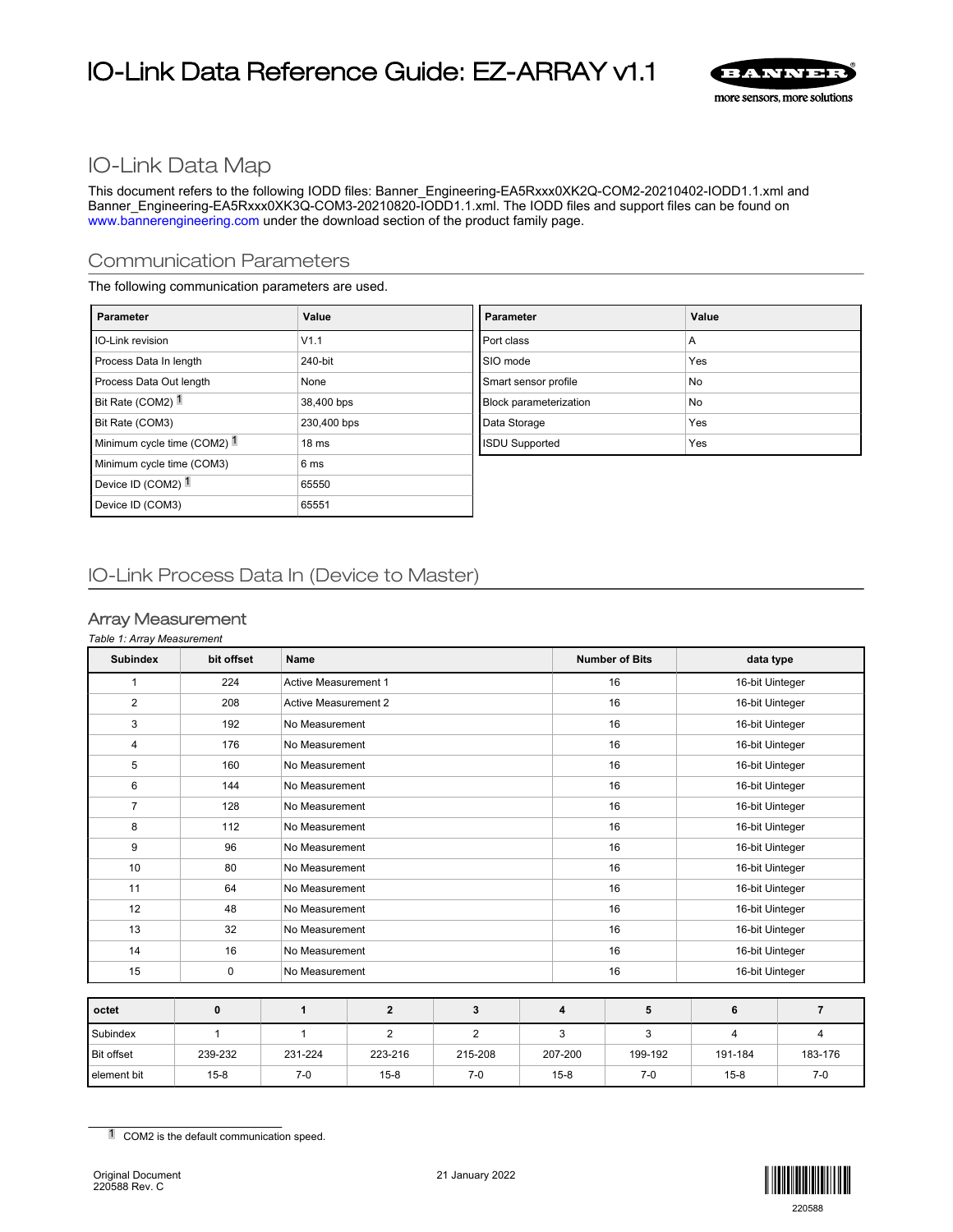| octet             | 8        | 9       | 10        | 11        | 12       | 13             | 14       | 15      |
|-------------------|----------|---------|-----------|-----------|----------|----------------|----------|---------|
| Subindex          | 5        | 5       | 6         | 6         | 7        | $\overline{7}$ | 8        | 8       |
| <b>Bit offset</b> | 175-168  | 167-160 | 159-152   | 151-144   | 143-136  | 135-128        | 127-120  | 119-112 |
| element bit       | $15 - 8$ | $7-0$   | $15 - 8$  | $7-0$     | $15 - 8$ | 7-0            | $15 - 8$ | 7-0     |
|                   |          |         |           |           |          |                |          |         |
| octet             | 16       | 17      | 18        | 19        | 20       | 21             | 22       | 23      |
| Subindex          | 9        | 9       | 10        | 10        | 11       | 11             | 12       | 12      |
| <b>Bit offset</b> | 111-104  | 103-96  | 95-88     | 87-80     | 79-72    | 71-64          | 63-56    | 55-48   |
| element bit       | $15 - 8$ | $7-0$   | $15 - 8$  | $7 - 0$   | $15 - 8$ | 7-0            | $15 - 8$ | $7-0$   |
|                   |          |         |           |           |          |                |          |         |
| octet             | 24       | 25      | 26        | 27        | 28       | 29             |          |         |
| Subindex          | 13       | 13      | 14        | 14        | 15       | 15             |          |         |
| <b>Bit offset</b> | 47-40    | 39-32   | $31 - 24$ | $23 - 16$ | $15 - 8$ | $7-0$          |          |         |
| element bit       | $15 - 8$ | 7-0     | $15 - 8$  | $7-0$     | $15 - 8$ | $7-0$          |          |         |

## Straight Scan Measurements

*Table 2: Straight Scan Measurements*

| <b>Subindex</b>   | bit offset   | <b>Name</b>               |                               |                |                |    | <b>Number of Bits</b> |                | data type       |
|-------------------|--------------|---------------------------|-------------------------------|----------------|----------------|----|-----------------------|----------------|-----------------|
| $\mathbf{1}$      | 224          | First Beam Blocked        |                               |                |                |    | 16                    |                | 16-bit Uinteger |
| $\overline{2}$    | 208          | Last Beam Blocked         |                               |                |                |    | 16                    |                | 16-bit Uinteger |
| 3                 | 192          | <b>Total Beam Blocked</b> |                               |                |                |    | 16                    |                | 16-bit Uinteger |
| 4                 | 176          | Transitions               |                               |                |                |    | 16                    |                | 16-bit Uinteger |
| 5                 | 160          |                           | Contiguous Beam Blocked       |                |                | 16 |                       |                | 16-bit Uinteger |
| 6                 | 144          | First Beam Made           |                               |                |                |    | 16                    |                | 16-bit Uinteger |
| $\overline{7}$    | 128          | Last Beam Made            |                               |                |                |    | 16                    |                | 16-bit Uinteger |
| 8                 | 112          | <b>Total Beam Made</b>    |                               |                |                |    | 16                    |                | 16-bit Uinteger |
| 9                 | 96           |                           | Contiguous Beam Made          |                |                |    | 16                    |                | 16-bit Uinteger |
| 10                | 80           | Middle Beam Blocked       |                               |                |                |    | 16                    |                | 16-bit Uinteger |
| 11                | 64           |                           | Contiguous First Beam Blocked |                |                |    | 16                    |                | 16-bit Uinteger |
| 12                | 48           |                           | Contiguous Last Beam Blocked  |                |                |    | 16                    |                | 16-bit Uinteger |
| 13                | 32           | No Measurement            |                               |                |                | 16 |                       |                | 16-bit Uinteger |
| 14                | 16           |                           | No Measurement                |                |                |    | 16                    |                | 16-bit Uinteger |
| 15                | 0            | No Measurement            |                               |                |                |    | 16                    |                | 16-bit Uinteger |
| octet             | $\mathbf 0$  | $\mathbf{1}$              | $\overline{2}$                | $\mathbf{3}$   | 4              |    | 5                     | 6              | $\overline{7}$  |
|                   |              |                           |                               |                |                |    |                       |                |                 |
| Subindex          | $\mathbf{1}$ | $\mathbf{1}$              | $\overline{2}$                | $\overline{2}$ | 3              |    | 3                     | $\overline{4}$ | $\overline{4}$  |
| Bit offset        | 239-232      | 231-224                   | 223-216                       | 215-208        | 207-200        |    | 199-192               | 191-184        | 183-176         |
| element bit       | $15 - 8$     | $7-0$                     | $15 - 8$                      | $7 - 0$        | $15 - 8$       |    | $7-0$                 | $15 - 8$       | $7-0$           |
| octet             | 8            | $\boldsymbol{9}$          | 10                            | 11             | 12             |    | 13                    | 14             | 15              |
| Subindex          | 5            | 5                         | 6                             | $6\phantom{a}$ | $\overline{7}$ |    | $\overline{7}$        | 8              | 8               |
| <b>Bit offset</b> | 175-168      | 167-160                   | 159-152                       | 151-144        | 143-136        |    | 135-128               | 127-120        | 119-112         |
| element bit       | $15 - 8$     | $7-0$                     | $15 - 8$                      | $7-0$          | $15 - 8$       |    | $7-0$                 | $15 - 8$       | $7-0$           |
|                   |              |                           |                               |                |                |    |                       |                |                 |
| octet             | 16           | 17                        | 18                            | 19             | 20             |    | 21                    | 22             | 23              |
| Subindex          | 9            | 9                         | 10                            | 10             | 11             |    | 11                    | 12             | 12              |
| <b>Bit offset</b> | 111-104      | 103-96                    | 95-88                         | 87-80          | 79-72          |    | 71-64                 | 63-56          | 55-48           |
| element bit       | $15 - 8$     | $7-0$                     | $15 - 8$                      | $7-0$          | $15 - 8$       |    | $7-0$                 | $15 - 8$       | $7-0$           |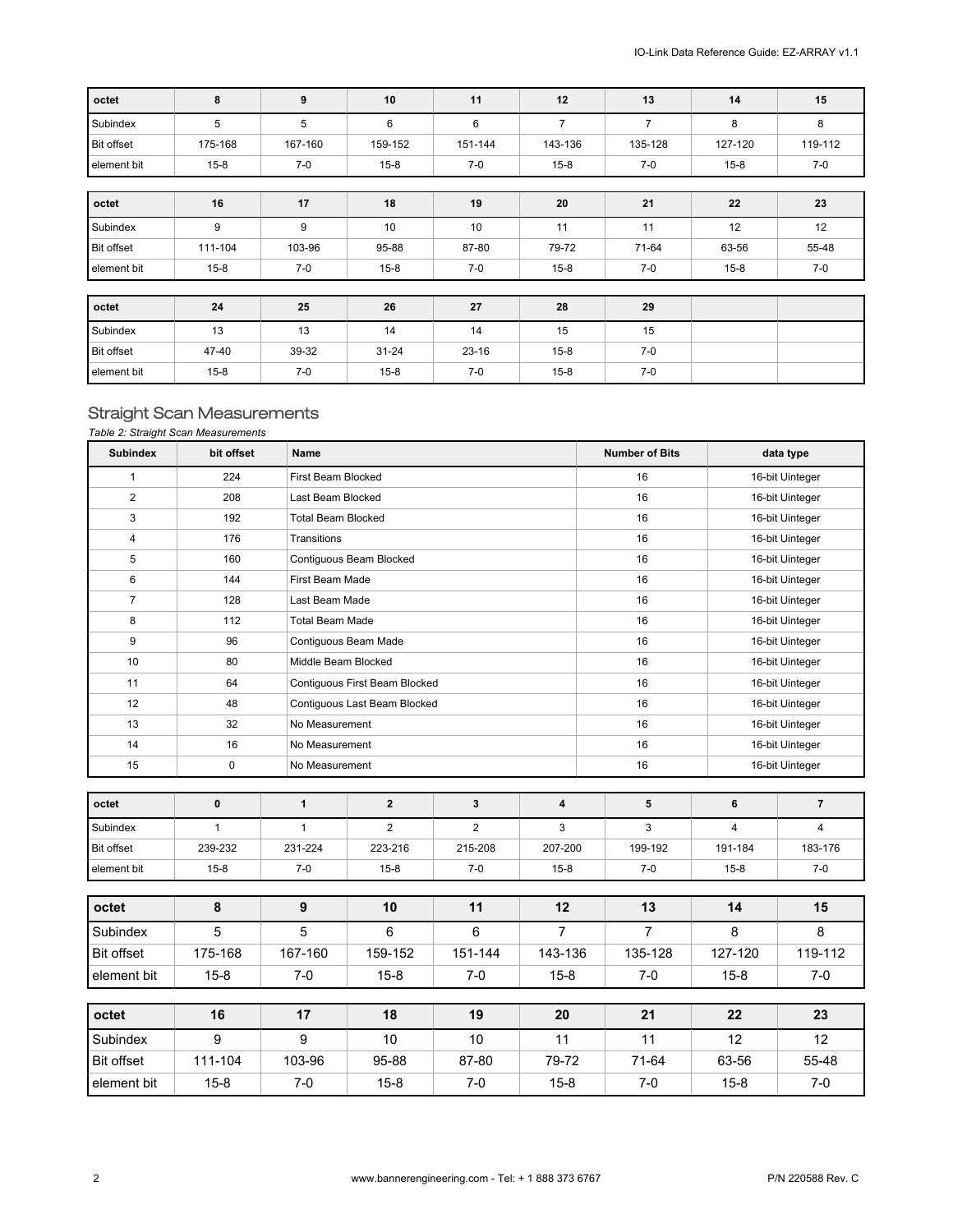| octet           | 24       | 25    | 26        | 27        | 28       | 29    |  |
|-----------------|----------|-------|-----------|-----------|----------|-------|--|
| <b>Subindex</b> | 13       | 13    | 14        | 14        | 15       | 15    |  |
| Bit offset      | 47-40    | 39-32 | $31 - 24$ | $23 - 16$ | $15 - 8$ | $7-0$ |  |
| l element bit   | $15 - 8$ | 7-0   | $15 - 8$  | 7-0       | $15-8$   | $7-0$ |  |

## Edge Scan Measurements

#### *Table 3: Edge Scan Measurements*

| <b>Subindex</b>   | bit offset   | <b>Name</b>           |                                |                |  | <b>Number of Bits</b> |                | data type               |                         |  |
|-------------------|--------------|-----------------------|--------------------------------|----------------|--|-----------------------|----------------|-------------------------|-------------------------|--|
| 1                 | 224          |                       | First Beam Blocked             |                |  |                       | 16             |                         | 16-bit Uinteger         |  |
| $\overline{2}$    | 208          |                       | Last Beam Blocked              |                |  |                       | 16             |                         | 16-bit Uinteger         |  |
| 3                 | 192          |                       | <b>Total Beam Blocked</b>      |                |  |                       | 16             | 16-bit Uinteger         |                         |  |
| 4                 | 176          |                       | Contiguous Beam Blocked        |                |  |                       | 16             | 16-bit Uinteger         |                         |  |
| 5                 | 160          |                       | Middle Beam Blocked            |                |  |                       | 16             | 16-bit Uinteger         |                         |  |
| 6                 | 144          | <b>Outer Diameter</b> |                                |                |  |                       | 16             | 16-bit Uinteger         |                         |  |
| 7                 | 128          | Inner Diameter        |                                |                |  | 16                    |                |                         | 16-bit Uinteger         |  |
| 8                 | 112          |                       | Contiguous First Beam Blocked  |                |  |                       | 16             | 16-bit Uinteger         |                         |  |
| 9                 | 96           |                       | Contiguous Last Beam Blocked   |                |  |                       | 16             |                         | 16-bit Uinteger         |  |
| 10                | 80           |                       | Object 1 First Beam Blocked    |                |  |                       | 16             | 16-bit Uinteger         |                         |  |
| 11                | 64           |                       | Object 1 Last Beam Blocked     |                |  |                       | 16             |                         | 16-bit Uinteger         |  |
| 12                | 48           |                       | Object 2 First Beam Blocked    |                |  |                       | 16             |                         | 16-bit Uinteger         |  |
| 13                | 32           |                       | Object 2 Last Beam Blocked     |                |  |                       | 16             | 16-bit Uinteger         |                         |  |
| 14                | 16           |                       | Object 3 First Beam Blocked    |                |  |                       | 16             |                         | 16-bit Uinteger         |  |
| 15                | $\pmb{0}$    |                       | Object 3 Last Beam Blocked     |                |  |                       | 16             | 16-bit Uinteger         |                         |  |
|                   |              |                       |                                |                |  |                       |                |                         |                         |  |
| octet             | $\mathbf 0$  | $\mathbf{1}$          | $\overline{2}$<br>$\mathbf{3}$ |                |  |                       | 5              | 6                       | $\overline{7}$          |  |
| Subindex          | $\mathbf{1}$ | $\mathbf{1}$          | $\overline{2}$                 | $\overline{2}$ |  | 3                     | 3              | $\overline{\mathbf{4}}$ | $\overline{\mathbf{4}}$ |  |
| Bit offset        | 239-232      | 231-224               | 223-216                        | 215-208        |  | 207-200               | 199-192        | 191-184                 | 183-176                 |  |
| element bit       | $15 - 8$     | $7 - 0$               | $15 - 8$                       | $7-0$          |  | $15 - 8$              | $7-0$          | $15 - 8$                | $7-0$                   |  |
| octet             | 8            | 9                     | 10                             | 11             |  | 12                    | 13             | 14                      | 15                      |  |
| Subindex          | 5            | 5                     | 6                              | 6              |  | $\overline{7}$        | $\overline{7}$ | 8                       | 8                       |  |
| <b>Bit offset</b> | 175-168      | 167-160               | 159-152                        | 151-144        |  | 143-136               | 135-128        | 127-120                 | 119-112                 |  |
| element bit       | $15 - 8$     | $7-0$                 | $15 - 8$                       | $7-0$          |  | $15 - 8$              | $7-0$          | $15 - 8$                | $7-0$                   |  |
|                   |              |                       |                                |                |  |                       |                |                         |                         |  |
| octet             | 16           | 17                    | 18                             | 19             |  | 20                    | 21             | 22                      | 23                      |  |
| Subindex          | 9            | 9                     | 10                             | 10             |  | 11                    | 11             | 12                      | 12                      |  |
| Bit offset        | 111-104      | 103-96                | 95-88                          | 87-80          |  | 79-72                 | 71-64          | 63-56                   | 55-48                   |  |
| element bit       | $15 - 8$     | $7-0$                 | $15 - 8$                       | $7 - 0$        |  | $15 - 8$              | 7-0            | $15-8$                  | 7-0                     |  |
| octet             | 24           | 25                    | 26                             | 27             |  | 28                    | 29             |                         |                         |  |
| Subindex          | 13           | 13                    | 14                             | 14             |  | 15                    | 15             |                         |                         |  |
| Bit offset        | 47-40        | 39-32                 | 31-24                          | 23-16          |  | $15-8$                | 7-0            |                         |                         |  |
| element bit       | $15-8$       | 7-0                   | 15-8                           | 7-0            |  | $15-8$                | 7-0            |                         |                         |  |
|                   |              |                       |                                |                |  |                       |                |                         |                         |  |
| octet             | 0            | $\mathbf{1}$          | $\overline{2}$                 | 3              |  | 4                     | 5              | 6                       | $\overline{7}$          |  |
| Subindex          | $\mathbf{1}$ | 1                     | $\overline{2}$                 | $\overline{2}$ |  | 3                     | 3              | 4                       | 4                       |  |
| Bit offset        | 239-232      | 231-224               | 223-216                        | 215-208        |  | 207-200               | 199-192        | 191-184                 | 183-176                 |  |
| element bit       | $15 - 8$     | 7-0                   | $15 - 8$                       | 7-0            |  | $15 - 8$              | 7-0            | $15-8$                  | 7-0                     |  |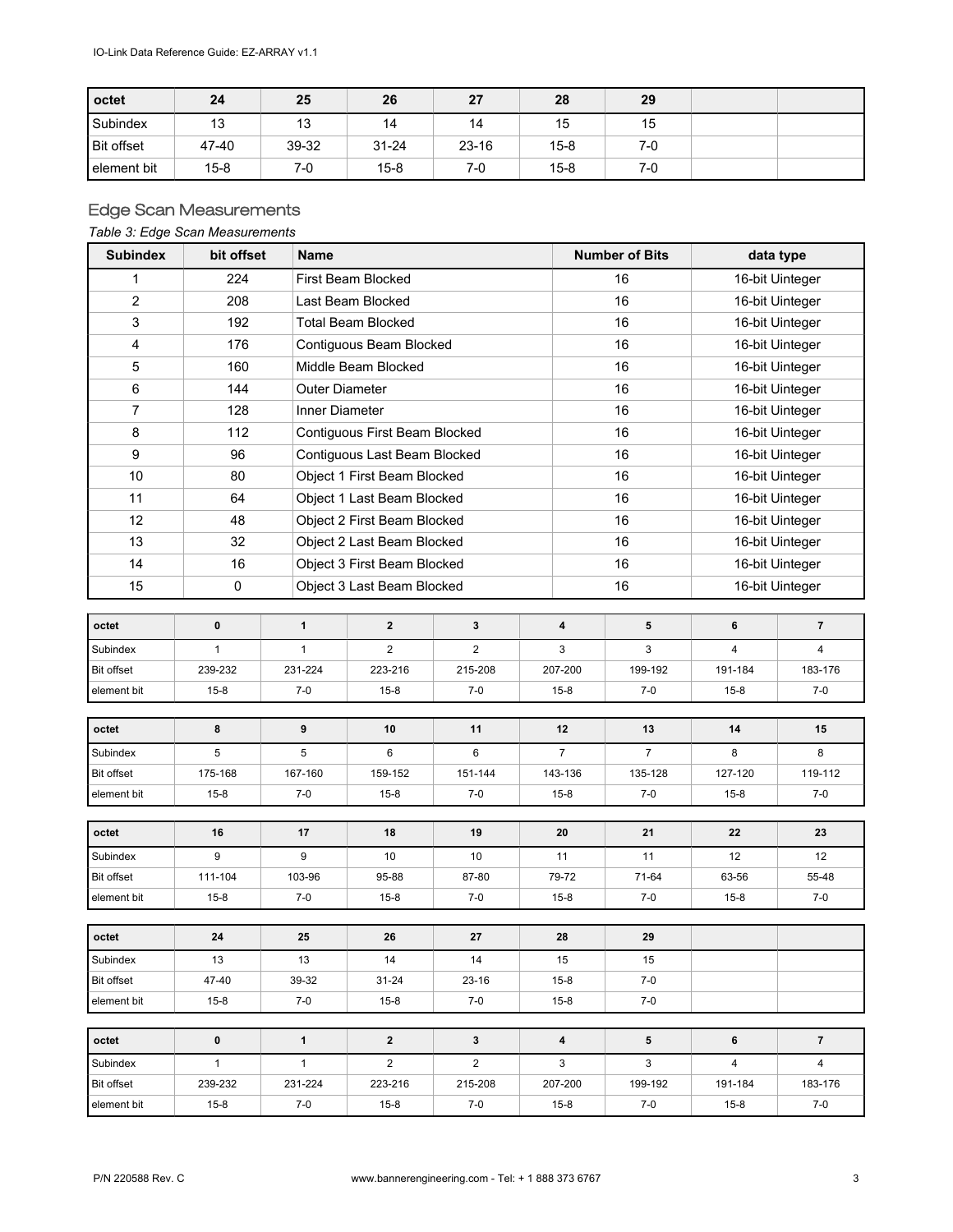#### Channel State using OR

For array lengths less than 1200 mm, the channel states show the individual blocked or clear channels. For array lengths greater than 1200 mm, there are logical OR pairs. For example, CH1 OR CH2, CH3 OR CH4, etc. *Table 4: Channel State using OR*

| <b>Subindex</b>   | bit offset   |              | Name              |             |                |    | <b>Number of Bits</b> |                         | data type       |  |
|-------------------|--------------|--------------|-------------------|-------------|----------------|----|-----------------------|-------------------------|-----------------|--|
| $\mathbf{1}$      | 224          |              | <b>Beam State</b> |             |                |    | 16                    |                         | 16-bit Uinteger |  |
| $\overline{2}$    | 208          |              | <b>Beam State</b> |             |                |    | 16                    |                         | 16-bit Uinteger |  |
| 3                 | 192          |              | <b>Beam State</b> |             |                |    | 16                    |                         | 16-bit Uinteger |  |
| $\overline{4}$    | 176          |              | Beam State        |             |                |    | 16                    |                         | 16-bit Uinteger |  |
| 5                 | 160          |              | <b>Beam State</b> |             |                |    | 16                    |                         | 16-bit Uinteger |  |
| 6                 | 144          |              | <b>Beam State</b> |             |                |    | 16                    |                         | 16-bit Uinteger |  |
| $\overline{7}$    | 128          |              | <b>Beam State</b> |             |                |    | 16                    |                         | 16-bit Uinteger |  |
| 8                 | 112          |              | Beam State        |             |                | 16 |                       |                         | 16-bit Uinteger |  |
| 9                 | 96           |              | Beam State        |             |                |    | 16                    |                         | 16-bit Uinteger |  |
| 10                | 80           |              | Beam State        |             |                |    | 16                    |                         | 16-bit Uinteger |  |
| 11                | 64           |              | <b>Beam State</b> |             |                |    | 16                    |                         | 16-bit Uinteger |  |
| 12                | 48           |              | <b>Beam State</b> |             |                |    | 16                    |                         | 16-bit Uinteger |  |
| 13                | 32           |              | Beam State        |             |                |    | 16                    |                         | 16-bit Uinteger |  |
| 14                | 16           |              | <b>Beam State</b> |             |                |    | 16                    |                         | 16-bit Uinteger |  |
| 15                | $\mathbf 0$  |              | <b>Beam State</b> |             |                |    | 16                    |                         | 16-bit Uinteger |  |
|                   |              |              |                   |             |                |    |                       |                         |                 |  |
| octet             | 0            | $\mathbf{1}$ | $\bf{2}$          | $\mathbf 3$ | 4              |    | 5                     | 6                       | $\overline{7}$  |  |
| Subindex          | $\mathbf{1}$ | $\mathbf{1}$ | $\mathbf 2$       | $\mathbf 2$ | 3              |    | 3                     | $\overline{\mathbf{4}}$ | $\overline{4}$  |  |
| Bit offset        | 239-232      | 231-224      | 223-216           | 215-208     | 207-200        |    | 199-192               | 191-184                 | 183-176         |  |
| element bit       | $15 - 8$     | $7 - 0$      | $15 - 8$          | $7 - 0$     | $15 - 8$       |    | $7-0$                 | $15 - 8$                | $7-0$           |  |
|                   |              |              |                   |             |                |    |                       |                         |                 |  |
| octet             | 8            | 9            | 10                | 11          | 12             |    | 13                    | 14                      | 15              |  |
| Subindex          | 5            | 5            | 6                 | 6           | $\overline{7}$ |    | $\overline{7}$        | 8                       | 8               |  |
| <b>Bit offset</b> | 175-168      | 167-160      | 159-152           | 151-144     | 143-136        |    | 135-128               | 127-120                 | 119-112         |  |
| element bit       | $15 - 8$     | $7-0$        | $15 - 8$          | $7-0$       | $15 - 8$       |    | $7-0$                 | $15 - 8$                | $7 - 0$         |  |
|                   |              |              |                   |             |                |    |                       |                         |                 |  |
| octet             | 16           | 17           | 18                | 19          | 20             |    | 21                    | 22                      | 23              |  |
| Subindex          | 9            | 9            | 10                | 10          | 11             |    | 11                    | 12                      | 12              |  |
| <b>Bit offset</b> | 111-104      | 103-96       | 95-88             | 87-80       | 79-72          |    | 71-64                 | 63-56                   | 55-48           |  |
| element bit       | $15 - 8$     | $7-0$        | $15 - 8$          | $7 - 0$     | $15 - 8$       |    | $7-0$                 | $15 - 8$                | $7-0$           |  |
|                   |              |              |                   |             |                |    |                       |                         |                 |  |
| octet             | 24           | 25           | 26                | 27          | 28             |    | 29                    |                         |                 |  |
| Subindex          | 13           | 13           | 14                | 14          | 15             |    | 15                    |                         |                 |  |
|                   |              |              |                   |             |                |    |                       |                         |                 |  |

#### Channel State using AND

For array lengths less than 1200 mm, the channel states show the individual blocked or clear channels. For array lengths greater than 1200 mm, there are logical AND pairs. For example, CH1 AND CH2, CH3 AND CH4, etc.

Bit offset | 47-40 | 39-32 | 31-24 | 23-16 | 15-8 | 7-0 element bit 15-8 7-0 15-8 7-0 15-8 7-0

*Table 5: Channel State using AND*

| <b>Subindex</b> | bit offset | Name       | <b>Number of Bits</b> | data type       |
|-----------------|------------|------------|-----------------------|-----------------|
|                 | 224        | Beam State | 16                    | 16-bit Uinteger |
| 2               | 208        | Beam State | 16                    | 16-bit Uinteger |
| 3               | 192        | Beam State | 16                    | 16-bit Uinteger |
| 4               | 176        | Beam State | 16                    | 16-bit Uinteger |
| 5               | 160        | Beam State | 16                    | 16-bit Uinteger |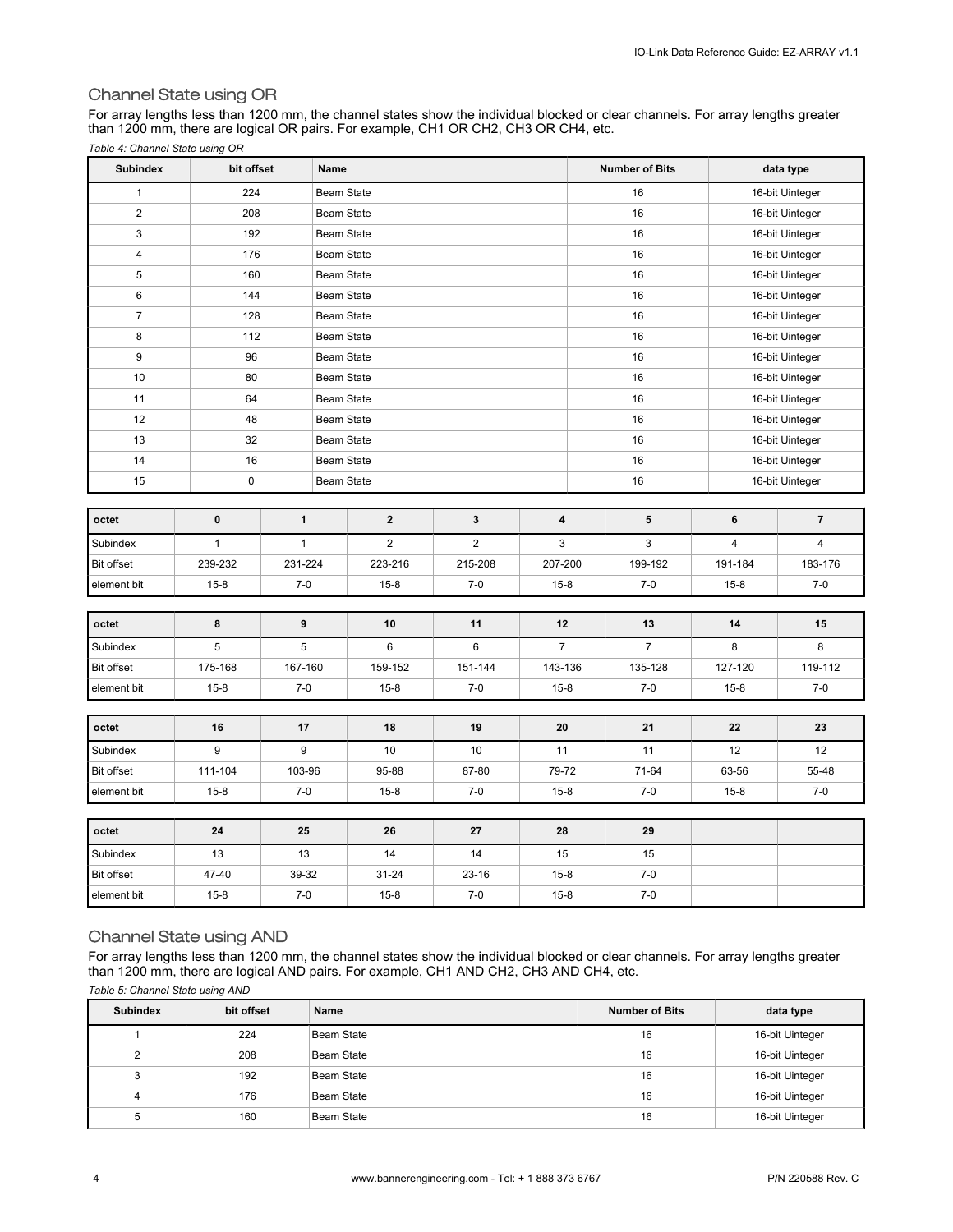| <b>Subindex</b>   | bit offset   |              | Name              |                   |              |                | <b>Number of Bits</b> |                         | data type               |  |
|-------------------|--------------|--------------|-------------------|-------------------|--------------|----------------|-----------------------|-------------------------|-------------------------|--|
| 6                 | 144          |              | <b>Beam State</b> |                   |              |                | 16                    |                         | 16-bit Uinteger         |  |
| $\overline{7}$    | 128          |              | <b>Beam State</b> |                   |              |                | 16                    |                         | 16-bit Uinteger         |  |
| 8                 | 112          |              | Beam State        |                   |              |                | 16                    |                         | 16-bit Uinteger         |  |
| 9                 | 96           |              | <b>Beam State</b> |                   |              |                | 16                    |                         | 16-bit Uinteger         |  |
| 10                | 80           |              | <b>Beam State</b> |                   |              |                | 16                    |                         | 16-bit Uinteger         |  |
| 11                | 64           |              | Beam State        |                   |              |                | 16                    |                         | 16-bit Uinteger         |  |
| 12                | 48           |              | <b>Beam State</b> |                   |              |                | 16                    |                         | 16-bit Uinteger         |  |
| 13                | 32           |              | Beam State        |                   |              |                | 16                    |                         | 16-bit Uinteger         |  |
| 14                | 16           |              |                   | <b>Beam State</b> |              |                | 16                    |                         | 16-bit Uinteger         |  |
| 15                | 0            |              |                   | <b>Beam State</b> |              |                | 16                    |                         | 16-bit Uinteger         |  |
|                   |              |              |                   |                   |              |                |                       |                         |                         |  |
| octet             | $\pmb{0}$    | $\mathbf{1}$ |                   | $\bf{2}$          | $\mathbf{3}$ | 4              | 5                     | 6                       | $\overline{7}$          |  |
| Subindex          | $\mathbf{1}$ | $\mathbf{1}$ |                   | $\overline{2}$    | $\mathbf 2$  | $\mathsf 3$    | 3                     | $\overline{\mathbf{4}}$ | $\overline{\mathbf{4}}$ |  |
| Bit offset        | 239-232      | 231-224      |                   | 223-216           | 215-208      | 207-200        | 199-192               | 191-184                 | 183-176                 |  |
| element bit       | $15 - 8$     | $7 - 0$      |                   | $15 - 8$          | $7 - 0$      | $15 - 8$       | $7-0$                 | $15 - 8$                | $7-0$                   |  |
| octet             | 8            | 9            |                   | 10                | 11           | 12             | 13                    | 14                      | 15                      |  |
| Subindex          | 5            | $\,$ 5 $\,$  |                   | 6                 | $\,6\,$      | $\overline{7}$ | $\overline{7}$        | 8                       | 8                       |  |
| <b>Bit offset</b> | 175-168      | 167-160      |                   | 159-152           | 151-144      | 143-136        | 135-128               | 127-120                 | 119-112                 |  |
| element bit       | $15 - 8$     | $7 - 0$      |                   | $15 - 8$          | $7 - 0$      | $15 - 8$       | $7-0$                 | $15 - 8$                | $7-0$                   |  |
|                   |              |              |                   |                   |              |                |                       |                         |                         |  |
| octet             | 16           | 17           |                   | 18                | 19           | 20             | 21                    | 22                      | 23                      |  |
| Subindex          | 9            | 9            |                   | 10                | 10           | 11             | 11                    | 12                      | 12                      |  |
| Bit offset        | 111-104      | 103-96       |                   | 95-88             | 87-80        | 79-72          | 71-64                 | 63-56                   | 55-48                   |  |
| element bit       | $15 - 8$     | $7 - 0$      |                   | $15 - 8$          | $7 - 0$      | $15 - 8$       | $7-0$                 | $15 - 8$                | $7-0$                   |  |
|                   |              |              |                   |                   |              |                |                       |                         |                         |  |
| octet             | 24           | 25           |                   | 26                | 27           | 28             | 29                    |                         |                         |  |
| Subindex          | 13           | 13           |                   | 14                | 14           | 15             | 15                    |                         |                         |  |
| Bit offset        | 47-40        | 39-32        |                   | $31 - 24$         | $23 - 16$    | $15 - 8$       | $7 - 0$               |                         |                         |  |
| element bit       | $15 - 8$     | $7-0$        |                   | $15 - 8$          | $7 - 0$      | $15 - 8$       | $7-0$                 |                         |                         |  |

## IO-Link Process Data Out (Master to Device)

Not applicable.

## Parameters Set Using IO-Link

These parameters can be read from and/or written to an IO-Link model of the A-GAGE EZ-ARRAY. Also included is information about whether the variable in question is saved during Data Storage and whether the variable came from the IO-Link Smart Sensor Profile. Unlike Process Data In, which is transmitted from the IO-Link device to the IO-Link master cyclically, these parameters are read or written acyclically as needed.

*Table 6: Parameters Set Using IO-Link*

| Index          | <b>Subindex</b> | Name                                                     | Length         | <b>Value Range</b>               | <b>Default</b> | <b>Access</b><br><b>Rights</b> | Data<br>Storage? |
|----------------|-----------------|----------------------------------------------------------|----------------|----------------------------------|----------------|--------------------------------|------------------|
| 0              | $1 - 16$        | Direct Parameter Page 1 (incl.<br>Vendor ID & Device ID) |                |                                  |                | ro                             |                  |
|                |                 | Direct Parameters 2                                      |                |                                  |                |                                |                  |
| $\overline{2}$ |                 | <b>Standard Command</b>                                  | 8-bit Uinteger | 130 = Restore Factory Settings   |                | <b>WO</b>                      |                  |
| 12             |                 | <b>Device Access Locks</b>                               |                |                                  |                |                                |                  |
| 12             |                 | Parameter Write Access Lock                              |                | $0 = \text{off } 1 = \text{on}$  | Not used       |                                |                  |
| 12             | $\overline{2}$  | Data Storage Lock                                        |                | $0 = \text{off. } 1 = \text{on}$ | 0              | rw                             | ٧                |
| 12             | 3               | Local Parameterization Lock                              |                | $0 = \text{off. } 1 = \text{on}$ | Not used       |                                |                  |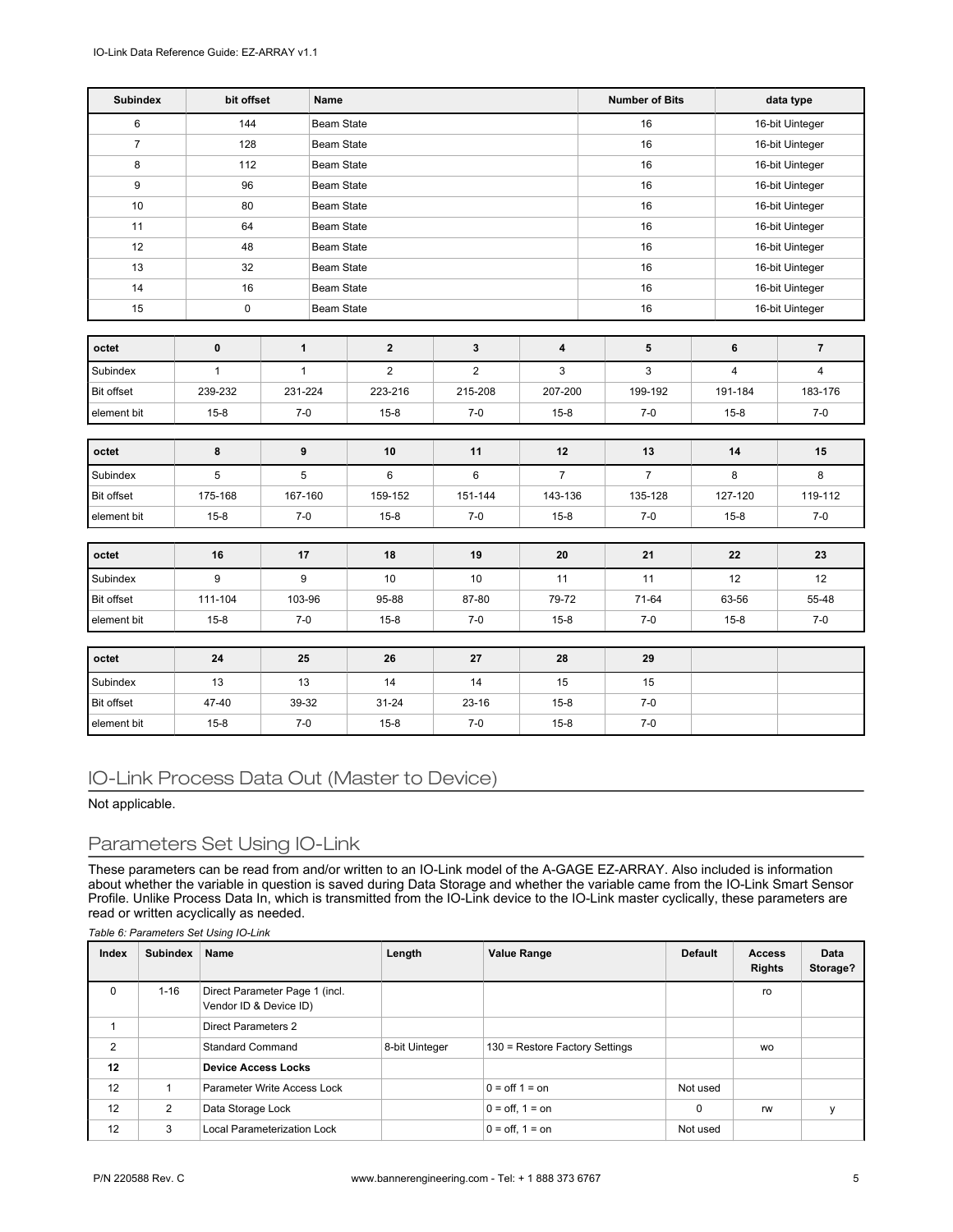| Index | <b>Subindex</b> | Name                            | Length              | <b>Value Range</b>                                                                                                      | <b>Default</b> | <b>Access</b><br><b>Rights</b> | Data<br>Storage? |
|-------|-----------------|---------------------------------|---------------------|-------------------------------------------------------------------------------------------------------------------------|----------------|--------------------------------|------------------|
| 12    | $\overline{4}$  | Local User Interface Lock       |                     | $0 =$ off, $1 =$ on                                                                                                     | Not used       |                                |                  |
| 16    |                 | Vendor Name string              |                     | <b>Banner Engineering Corporation</b>                                                                                   |                | ro                             |                  |
| 17    |                 | Vendor Text string              |                     | More Sensors. More Solutions.                                                                                           |                | ro                             |                  |
| 18    |                 | <b>Product Name string</b>      |                     | A-Gage EZ-Array 5mm Optical<br>Spacing Light Curtain with IO-Link                                                       |                | ro                             |                  |
| 19    |                 | Product ID string               |                     | 81xxxx                                                                                                                  |                | ro                             |                  |
| 20    |                 | <b>Product Text string</b>      |                     | EA5Rxxx0XK2Q                                                                                                            |                | ro                             |                  |
| 21    |                 | Serial Number                   |                     |                                                                                                                         |                | ro                             |                  |
| 23    |                 | <b>Hardware Version</b>         |                     | V1.0                                                                                                                    |                | ro                             |                  |
| 23    |                 | <b>Firmware Version</b>         |                     | V3.0.x.y                                                                                                                |                | ro                             |                  |
| 24    |                 | App Specific Tag (user defined) |                     | ***                                                                                                                     |                | rw                             | у                |
| 36    |                 | <b>Device Status</b>            | 8-bit integer       | 0=Device is OK<br>1=Maintenance required<br>2=Out of specification<br>3=Functional check<br>4=Failure<br>5-255 Reserved |                | ro                             |                  |
| 37    |                 | <b>Detailed Device Status</b>   | Array[6] of 3-octet |                                                                                                                         |                | ro                             |                  |
| 40    |                 | Process Data Input              |                     | see Process Data In                                                                                                     |                | ro                             |                  |
| 64    |                 | <b>Active Measurement</b>       |                     |                                                                                                                         |                |                                |                  |
| 64    | $\mathbf{1}$    | Measurement 1                   | 16-bit Uinteger     |                                                                                                                         |                | ro                             |                  |
| 64    | $\overline{2}$  | Measurement 2                   | 16-bit Uinteger     |                                                                                                                         |                | ro                             |                  |
| 65    |                 | <b>Channel States</b>           |                     |                                                                                                                         |                |                                |                  |
| 65    | $\mathbf{1}$    | Channel 16 to 1                 | 16-bit Uinteger     |                                                                                                                         |                | ro                             |                  |
| 65    | 2               | Channel 32 to 17                | 16-bit Uinteger     |                                                                                                                         |                | ro                             |                  |
| 65    | 3               | Channel 48 to 33                | 16-bit Uinteger     |                                                                                                                         |                | ro                             |                  |
| 65    | $\overline{4}$  | Channel 64 to 49                | 16-bit Uinteger     |                                                                                                                         |                | ro                             |                  |
| 65    | 5               | Channel 80 to 65                | 16-bit Uinteger     |                                                                                                                         |                | ro                             |                  |
| 65    | 6               | Channel 96 to 81                | 16-bit Uinteger     |                                                                                                                         |                | ro                             |                  |
| 65    | $\overline{7}$  | Channel 112 to 97               | 16-bit Uinteger     |                                                                                                                         |                | ro                             |                  |
| 65    | 8               | Channel 128 to 113              | 16-bit Uinteger     |                                                                                                                         |                | ro                             |                  |
| 65    | 9               | Channel 114 to 129              | 16-bit Uinteger     |                                                                                                                         |                | ro                             |                  |
| 65    | 10              | Channel 160 to 145              | 16-bit Uinteger     |                                                                                                                         |                | ro                             |                  |
| 65    | 11              | Channel 176 to 161              | 16-bit Uinteger     |                                                                                                                         |                | ro                             |                  |
| 65    | 12              | Channel 192 to 177              | 16-bit Uinteger     |                                                                                                                         |                | ro                             |                  |
| 65    | 13              | Channel 208 to 193              | 16-bit Uinteger     |                                                                                                                         |                | ro                             |                  |
| 65    | 14              | Channel 224 to 209              | 16-bit Uinteger     |                                                                                                                         |                | ro                             |                  |
| 65    | 15              | Channel 240 to 225              | 16-bit Uinteger     |                                                                                                                         |                | ro                             |                  |
| 65    | 16              | Channel 256 to 241              | 16-bit Uinteger     |                                                                                                                         |                | ro                             |                  |
| 65    | 17              | Channel 272 to 257              | 16-bit Uinteger     |                                                                                                                         |                | ro                             |                  |
| 65    | 18              | Channel 288 to 273              | 16-bit Uinteger     |                                                                                                                         |                | ro                             |                  |
| 65    | 19              | Channel 304 to 289              | 16-bit Uinteger     |                                                                                                                         |                | ro                             |                  |
| 65    | 20              | Channel 320 to 305              | 16-bit Uinteger     |                                                                                                                         |                | ro                             |                  |
| 65    | 21              | Channel 336 to 321              | 16-bit Uinteger     |                                                                                                                         |                | ro                             |                  |
| 65    | 22              | Channel 352 to 337              | 16-bit Uinteger     |                                                                                                                         |                | ro                             |                  |
| 65    | 23              | Channel 368 to 353              | 16-bit Uinteger     |                                                                                                                         |                | ro                             |                  |
| 65    | 24              | Channel 384 to 369              | 16-bit Uinteger     |                                                                                                                         |                | ro                             |                  |
| 65    | 25              | Channel 400 to 385              | 16-bit Uinteger     |                                                                                                                         |                | ro                             |                  |
| 65    | 26              | Channel 416 to 401              | 16-bit Uinteger     |                                                                                                                         |                | ro                             |                  |
| 65    | 27              | Channel 432 to 417              | 16-bit Uinteger     |                                                                                                                         |                | ro                             |                  |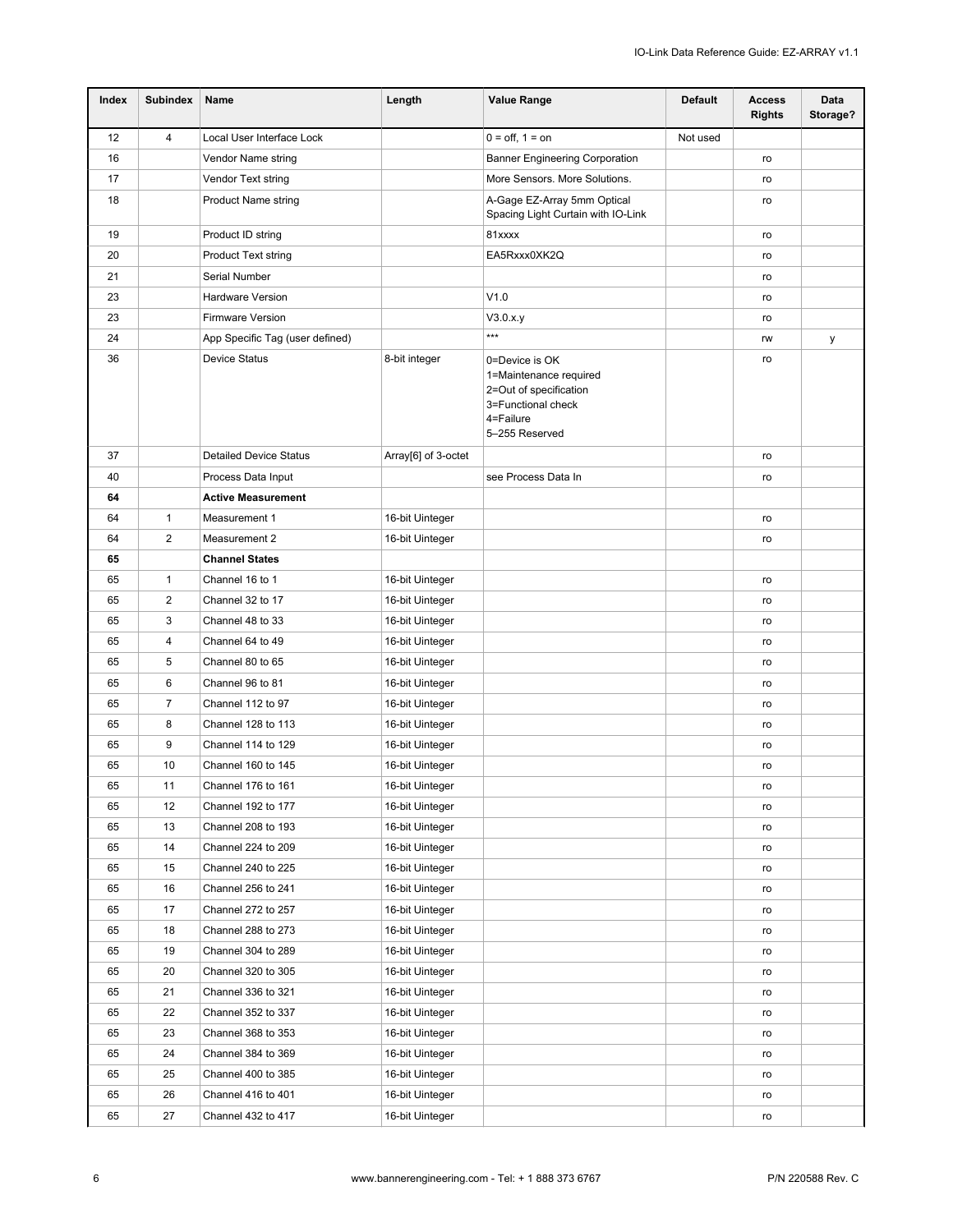| Index | <b>Subindex</b> | Name                             | Length          | <b>Value Range</b>                                                                                                                                                                                                                                                                                                                                                                              | <b>Default</b> | <b>Access</b><br><b>Rights</b> | Data<br>Storage? |
|-------|-----------------|----------------------------------|-----------------|-------------------------------------------------------------------------------------------------------------------------------------------------------------------------------------------------------------------------------------------------------------------------------------------------------------------------------------------------------------------------------------------------|----------------|--------------------------------|------------------|
| 65    | 28              | Channel 448 to 433               | 16-bit Uinteger |                                                                                                                                                                                                                                                                                                                                                                                                 |                | ro                             |                  |
| 65    | 29              | Channel 464 to 449               | 16-bit Uinteger |                                                                                                                                                                                                                                                                                                                                                                                                 |                | ro                             |                  |
| 65    | 30              | Channel 480 to 465               | 16-bit Uinteger |                                                                                                                                                                                                                                                                                                                                                                                                 |                | ro                             |                  |
| 66    |                 | <b>System Info Status</b>        |                 |                                                                                                                                                                                                                                                                                                                                                                                                 |                |                                |                  |
| 66    | 1               | Number of Emitter Channels       | 16-bit Uinteger |                                                                                                                                                                                                                                                                                                                                                                                                 |                | ro                             |                  |
| 66    | 2               | <b>Emitter First Bad Channel</b> | 16-bit Uinteger |                                                                                                                                                                                                                                                                                                                                                                                                 |                | ro                             |                  |
| 66    | 3               | Number of Receiver Channels      | 16-bit Uinteger |                                                                                                                                                                                                                                                                                                                                                                                                 |                | ro                             |                  |
| 66    | 4               | Reserved                         | 16-bit Uinteger |                                                                                                                                                                                                                                                                                                                                                                                                 |                | ro                             |                  |
| 66    | 5               | DIP Switch 6                     | Boolean         | False = On, True = Off                                                                                                                                                                                                                                                                                                                                                                          |                | ro                             |                  |
| 66    | 6               | DIP Switch 5                     | Boolean         | False = On, True = Off                                                                                                                                                                                                                                                                                                                                                                          |                | ro                             |                  |
| 66    | $\overline{7}$  | DIP Switch 4                     | Boolean         | False = On, True = Off                                                                                                                                                                                                                                                                                                                                                                          |                | ro                             |                  |
| 66    | 8               | DIP Switch 3                     | Boolean         | False = On, True = Off                                                                                                                                                                                                                                                                                                                                                                          |                | ro                             |                  |
| 66    | 9               | DIP Switch 2                     | Boolean         | False = On, True = Off                                                                                                                                                                                                                                                                                                                                                                          |                | ro                             |                  |
| 66    | 10              | DIP Switch 1                     | Boolean         | False = On, True = Off                                                                                                                                                                                                                                                                                                                                                                          |                | ro                             |                  |
| 66    | 11              | Reserved                         | 2-bit Uinteger  |                                                                                                                                                                                                                                                                                                                                                                                                 |                | ro                             |                  |
| 66    | 12              | Error Code                       | 8-bit Uinteger  | 0 = System OK<br>1 = Receiver EEPROM Hard Failure<br>2 = Receiver Alignment/Blanking<br><b>Configuration Error</b><br>3 = Reserved for Factory 3<br>4 = Emitter or Wiring Problem<br>5 = Emitter Channel Error<br>6 = Reserved for Factory 6<br>7 = Reserved for Factory 7<br>8 = Reserved for Factory 8<br>9 = Reserved for Factory 9<br>10 = Incompatible Scan and<br><b>Measurement Mode</b> |                | ro                             |                  |
| 66    | 13              | <b>Alignment Status</b>          | 8-bit Uinteger  | $0 =$ Failed<br>$1 = Success$                                                                                                                                                                                                                                                                                                                                                                   |                | ro                             |                  |
| 66    | 14              | Discrete Output 1                | Boolean         | $false = Off$ , true = On                                                                                                                                                                                                                                                                                                                                                                       |                | ro                             |                  |
| 66    | 15              | Discrete Output 2                | Boolean         | $false = Off$ , true = On                                                                                                                                                                                                                                                                                                                                                                       |                | ro                             |                  |
| 66    | 16              | Reserved                         | 6-bit Uinteger  |                                                                                                                                                                                                                                                                                                                                                                                                 |                | ro                             |                  |
| 66    | 17              | Analog Output 1 DAC Value        | 16-bit Uinteger | 0-4095                                                                                                                                                                                                                                                                                                                                                                                          |                | ro                             |                  |
| 66    | 18              | Analog Output 2 DAC Value        | 16-bit Uinteger | 0-4095                                                                                                                                                                                                                                                                                                                                                                                          |                | ro                             |                  |
| 66    | 19              | Reserved                         | 16-bit Uinteger |                                                                                                                                                                                                                                                                                                                                                                                                 |                | ro                             |                  |
| 67    |                 | <b>Measurements</b>              |                 |                                                                                                                                                                                                                                                                                                                                                                                                 |                |                                |                  |
| 67    | 1               | First Beam Blocked               | 16-bit Uinteger |                                                                                                                                                                                                                                                                                                                                                                                                 |                | ro                             |                  |
| 67    | $\overline{2}$  | Last Beam Blocked                | 16-bit Uinteger |                                                                                                                                                                                                                                                                                                                                                                                                 |                | ro                             |                  |
| 67    | 3               | <b>Total Beam Blocked</b>        | 16-bit Uinteger |                                                                                                                                                                                                                                                                                                                                                                                                 |                | ro                             |                  |
| 67    | 4               | Transitions                      | 16-bit Uinteger |                                                                                                                                                                                                                                                                                                                                                                                                 |                | ro                             |                  |
| 67    | 5               | Contiguous Beam Blocked          | 16-bit Uinteger |                                                                                                                                                                                                                                                                                                                                                                                                 |                | ro                             |                  |
| 67    | 6               | First Beam Made                  | 16-bit Uinteger |                                                                                                                                                                                                                                                                                                                                                                                                 |                | ro                             |                  |
| 67    | $\overline{7}$  | Last Beam Made                   | 16-bit Uinteger |                                                                                                                                                                                                                                                                                                                                                                                                 |                | ro                             |                  |
| 67    | 8               | <b>Total Beam Made</b>           | 16-bit Uinteger |                                                                                                                                                                                                                                                                                                                                                                                                 |                | ro                             |                  |
| 67    | 9               | Contiguous Beam Made             | 16-bit Uinteger |                                                                                                                                                                                                                                                                                                                                                                                                 |                | ro                             |                  |
| 67    | 10              | Middle Beam Blocked              | 16-bit Uinteger |                                                                                                                                                                                                                                                                                                                                                                                                 |                | ro                             |                  |
| 67    | 11              | Outer Diameter                   | 16-bit Uinteger |                                                                                                                                                                                                                                                                                                                                                                                                 |                | ro                             |                  |
| 67    | 12              | Inner Diameter                   | 16-bit Uinteger |                                                                                                                                                                                                                                                                                                                                                                                                 |                | ro                             |                  |
| 67    | 13              | Contiguous First Beam Blocked    | 16-bit Uinteger |                                                                                                                                                                                                                                                                                                                                                                                                 |                | ro                             |                  |
| 67    | 14              | Contiguous Last Beam Blocked     | 16-bit Uinteger |                                                                                                                                                                                                                                                                                                                                                                                                 |                | ro                             |                  |
| 67    | 15              | Object 1 First Beam Blocked      | 16-bit Uinteger |                                                                                                                                                                                                                                                                                                                                                                                                 |                | ro                             |                  |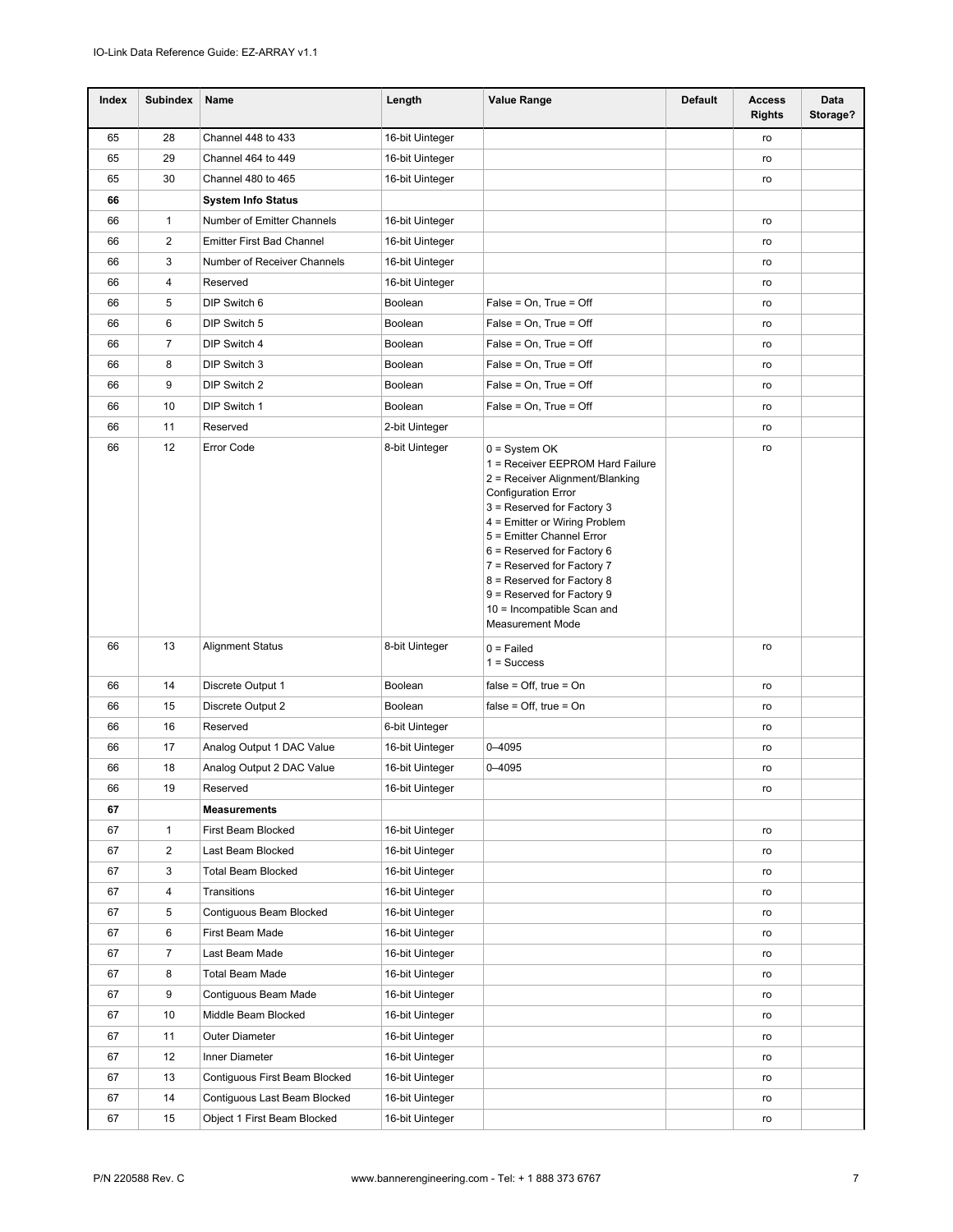| Index | <b>Subindex</b> | Name                                | Length          | <b>Value Range</b>                                                                                                                                                                                                                 | <b>Default</b> | <b>Access</b><br><b>Rights</b> | Data<br>Storage? |
|-------|-----------------|-------------------------------------|-----------------|------------------------------------------------------------------------------------------------------------------------------------------------------------------------------------------------------------------------------------|----------------|--------------------------------|------------------|
| 67    | 16              | Object 1 Last Beam Blocked          | 16-bit Uinteger |                                                                                                                                                                                                                                    |                | ro                             |                  |
| 67    | 17              | Object 2 First Beam Blocked         | 16-bit Uinteger |                                                                                                                                                                                                                                    |                | ro                             |                  |
| 67    | 18              | Object 2 Last Beam Blocked          | 16-bit Uinteger |                                                                                                                                                                                                                                    |                | ro                             |                  |
| 67    | 19              | Object 3 First Beam Blocked         | 16-bit Uinteger |                                                                                                                                                                                                                                    |                | ro                             |                  |
| 67    | 20              | Object 3 Last Beam Blocked          | 16-bit Uinteger |                                                                                                                                                                                                                                    |                | ro                             |                  |
| 67    | 21              | Carpet Nap                          | 16-bit Uinteger |                                                                                                                                                                                                                                    |                | ro                             |                  |
| 67    | 22              | Analog 1 Latched                    | 16-bit Uinteger |                                                                                                                                                                                                                                    |                | ro                             |                  |
| 67    | 23              | Analog 2 Latched                    | 16-bit Uinteger |                                                                                                                                                                                                                                    |                | ro                             |                  |
| 67    | 24              | Carpet Edge                         | 16-bit Uinteger |                                                                                                                                                                                                                                    |                | ro                             |                  |
| 67    | 25              | Reserved                            | 16-bit Uinteger |                                                                                                                                                                                                                                    |                | ro                             |                  |
| 68    |                 | Receiver-Emitter Info               |                 |                                                                                                                                                                                                                                    |                |                                |                  |
| 68    | 1               | Receiver Firmware Part Number       | 32-bit Uinteger |                                                                                                                                                                                                                                    | 216398         | ro                             |                  |
| 68    | 2               | Receiver Firmware Version           | 8-bit Uinteger  |                                                                                                                                                                                                                                    |                | ro                             |                  |
| 68    | 3               | Reserved                            | 8-bit Uinteger  |                                                                                                                                                                                                                                    |                | ro                             |                  |
| 68    | 4               | <b>Emitter Firmware Part Number</b> | 32-bit Uinteger |                                                                                                                                                                                                                                    | 125798         | ro                             |                  |
| 68    | 5               | <b>Emitter Firmware Version</b>     | 8-bit Uinteger  |                                                                                                                                                                                                                                    |                | ro                             |                  |
| 68    | 6               | Reserved                            | 8-bit Uinteger  |                                                                                                                                                                                                                                    |                | ro                             |                  |
| 69    |                 | <b>Communication Firmware</b>       |                 |                                                                                                                                                                                                                                    |                |                                |                  |
| 69    | 1               | Part Number                         | 32-bit Uinteger |                                                                                                                                                                                                                                    | 216399         | ro                             |                  |
| 69    | $\overline{2}$  | Version                             | 8-bit Uinteger  |                                                                                                                                                                                                                                    |                | ro                             |                  |
| 69    | 3               | <b>Build</b>                        | 8-bit Uinteger  |                                                                                                                                                                                                                                    |                | ro                             |                  |
| 80    |                 | <b>Scan Configuration</b>           |                 |                                                                                                                                                                                                                                    |                |                                |                  |
| 80    | 1               | Scan Type                           | 8-bit Uinteger  | $1 =$ Straight<br>$2 =$ Single Edge<br>3 = Double Edge - Step 1<br>4 = Double Edge - Step 2<br>5 = Double Edge - Step 4<br>6 = Double Edge - Step 8<br>7 = Double Edge - Step 16<br>8 = Double Edge - Step 32<br>$10 =$ Carpet Nap | 1              | rw                             |                  |
| 80    | $\overline{2}$  | Remote Teach                        | 8-bit Uinteger  | $0 = Disabled$<br>$1 =$ Remote Teach<br>2 = Only Alignment, Blanking,<br>Sensitivity<br>3 = Gate - Active High<br>4 = Gate - Active Low<br>5 = Gate - Rising Edge<br>6 = Gate - Falling Edge                                       | 0              | rw                             |                  |
| 81    |                 | <b>Blanked Channels</b>             |                 |                                                                                                                                                                                                                                    |                |                                |                  |
| 81    | 1               | Channel 16 to 1                     | 16-bit Uinteger |                                                                                                                                                                                                                                    | 0              | rw                             |                  |
| 81    | 2               | Channel 32 to 17                    | 16-bit Uinteger |                                                                                                                                                                                                                                    | 0              | rw                             |                  |
| 81    | 3               | Channel 48 to 33                    | 16-bit Uinteger |                                                                                                                                                                                                                                    | 0              | rw                             |                  |
| 81    | 4               | Channel 64 to 49                    | 16-bit Uinteger |                                                                                                                                                                                                                                    | 0              | rw                             |                  |
| 81    | 5               | Channel 80 to 65                    | 16-bit Uinteger |                                                                                                                                                                                                                                    | 0              | rw                             |                  |
| 81    | 6               | Channel 96 to 81                    | 16-bit Uinteger |                                                                                                                                                                                                                                    | 0              | rw                             |                  |
| 81    | $\overline{7}$  | Channel 112 to 97                   | 16-bit Uinteger |                                                                                                                                                                                                                                    | 0              | rw                             |                  |
| 81    | 8               | Channel 128 to 113                  | 16-bit Uinteger |                                                                                                                                                                                                                                    | 0              | rw                             |                  |
| 81    | 9               | Channel 114 to 129                  | 16-bit Uinteger |                                                                                                                                                                                                                                    | 0              | rw                             |                  |
| 81    | 10              | Channel 160 to 145                  | 16-bit Uinteger |                                                                                                                                                                                                                                    | 0              | rw                             |                  |
| 81    | 11              | Channel 176 to 161                  | 16-bit Uinteger |                                                                                                                                                                                                                                    | 0              | rw                             |                  |
| 81    | 12              | Channel 192 to 177                  | 16-bit Uinteger |                                                                                                                                                                                                                                    | 0              | rw                             |                  |
| 81    | 13              | Channel 208 to 193                  | 16-bit Uinteger |                                                                                                                                                                                                                                    | 0              | rw                             |                  |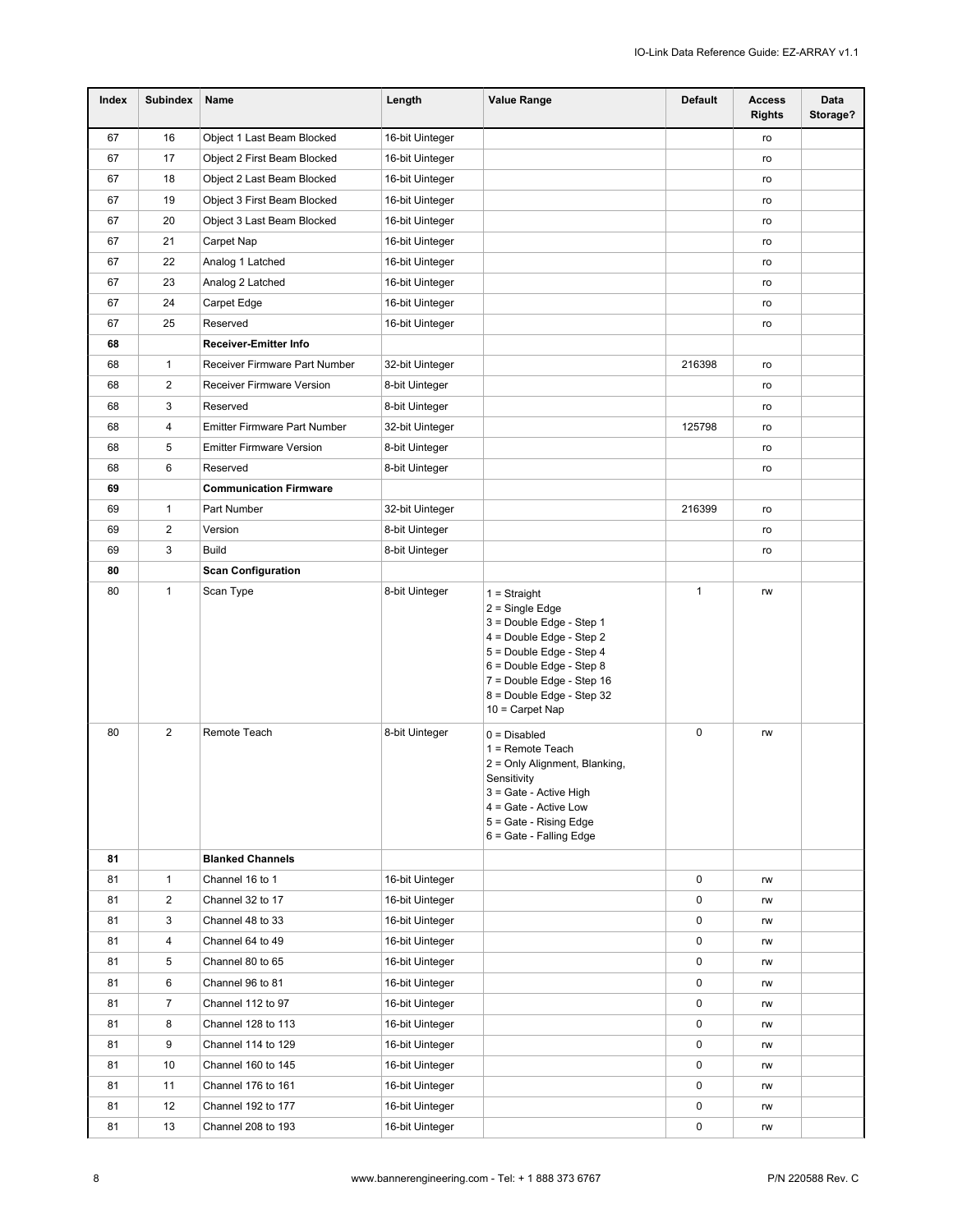| Index | <b>Subindex</b> | Name                     | Length          | <b>Value Range</b>                                    | <b>Default</b> | <b>Access</b><br><b>Rights</b> | Data<br>Storage? |
|-------|-----------------|--------------------------|-----------------|-------------------------------------------------------|----------------|--------------------------------|------------------|
| 81    | 14              | Channel 224 to 209       | 16-bit Uinteger |                                                       | $\mathbf 0$    | rw                             |                  |
| 81    | 15              | Channel 240 to 225       | 16-bit Uinteger |                                                       | 0              | rw                             |                  |
| 81    | 16              | Channel 256 to 241       | 16-bit Uinteger |                                                       | 0              | rw                             |                  |
| 81    | 17              | Channel 272 to 257       | 16-bit Uinteger |                                                       | $\mathbf 0$    | rw                             |                  |
| 81    | 18              | Channel 288 to 273       | 16-bit Uinteger |                                                       | $\mathbf 0$    | rw                             |                  |
| 81    | 19              | Channel 304 to 289       | 16-bit Uinteger |                                                       | 0              | rw                             |                  |
| 81    | 20              | Channel 320 to 305       | 16-bit Uinteger |                                                       | 0              | rw                             |                  |
| 81    | 21              | Channel 336 to 321       | 16-bit Uinteger |                                                       | 0              | rw                             |                  |
| 81    | 22              | Channel 352 to 337       | 16-bit Uinteger |                                                       | 0              | rw                             |                  |
| 81    | 23              | Channel 368 to 353       | 16-bit Uinteger |                                                       | 0              | rw                             |                  |
| 81    | 24              | Channel 384 to 369       | 16-bit Uinteger |                                                       | $\mathbf 0$    | rw                             |                  |
| 81    | 25              | Channel 400 to 385       | 16-bit Uinteger |                                                       | 0              | rw                             |                  |
| 81    | 26              | Channel 416 to 401       | 16-bit Uinteger |                                                       | 0              | rw                             |                  |
| 81    | 27              | Channel 432 to 417       | 16-bit Uinteger |                                                       | 0              | rw                             |                  |
| 81    | 28              | Channel 448 to 433       | 16-bit Uinteger |                                                       | $\mathbf 0$    | rw                             |                  |
| 81    | 29              | Channel 464 to 449       | 16-bit Uinteger |                                                       | 0              | rw                             |                  |
| 81    | 30              | Channel 480 to 465       | 16-bit Uinteger |                                                       | 0              | rw                             |                  |
| 82    |                 | <b>Analog Output 1</b>   |                 |                                                       |                |                                |                  |
| 82    | 1               | Slope                    | Boolean         | false = Negative, true = Positive                     | true           | rw                             |                  |
| 82    | 2               | Measurement              | Boolean         | false = Measurement 2, true =<br><b>Measurement 1</b> | true           | rw                             |                  |
| 82    | 3               | Zero Value               | 2-bit Uinteger  | $0 =$ Hold, $1 =$ Minimum, $2 =$<br>Maximum           | $\mathbf{1}$   | rw                             |                  |
| 82    | 4               | Peak Detect              | Boolean         | false = Disabled, true = Enabled                      | false          | rw                             |                  |
| 82    | 5               | Peak Detection Direction | Boolean         | false = Maximum, true = Minimum                       | false          | rw                             |                  |
| 82    | 6               | <b>Status</b>            | <b>Boolean</b>  | false = Disabled, true = Enabled                      | true           | rw                             |                  |
| 82    | $\overline{7}$  | Peak Detect Reset        | <b>Boolean</b>  | false = Auto, true = External<br>Communication        | false          | rw                             |                  |
| 82    | 8               | Reserved                 | 8-bit Uinteger  |                                                       | 0              | rw                             |                  |
| 82    | 9               | <b>Filter Speed</b>      | 8-bit Uinteger  | $0 = Fast$<br>$1 = \text{Median}$<br>$3 =$ Slow       | 0              | rw                             |                  |
| 82    | 10              | Reserved                 | 8-bit Uinteger  |                                                       | $\mathbf{1}$   | rw                             |                  |
| 83    |                 | <b>Analog Output 2</b>   |                 |                                                       |                |                                |                  |
| 83    | $\mathbf{1}$    | Slope                    | Boolean         | false = Negative, true = Positive                     | true           | rw                             |                  |
| 83    | $\overline{2}$  | Measurement              | Boolean         | false = Measurement 2, true =<br>Measurement 1        | false          | rw                             |                  |
| 83    | 3               | Zero Value               | 2-bit Uinteger  | $0 = Hold$<br>$1 =$ Minimum<br>$2 =$ Maximum          | $\mathbf{1}$   | rw                             |                  |
| 83    | 4               | Peak Detect              | Boolean         | false = Disabled, true = Enabled                      | false          | rw                             |                  |
| 83    | 5               | Peak Detection Direction | Boolean         | false = Maximum, true = Minimum                       | false          | rw                             |                  |
| 83    | 6               | Status                   | Boolean         | false = Disabled, true = Enabled                      | true           | rw                             |                  |
| 83    | $\overline{7}$  | Peak Detect Reset        | Boolean         | false = Auto, true = External<br>Communication        | false          | rw                             |                  |
| 83    | 8               | Reserved                 | 8-bit Uinteger  |                                                       | 0              | rw                             |                  |
| 83    | 9               | <b>Filter Speed</b>      | 8-bit Uinteger  | $0 = Fast$<br>$1 = \text{Median}$<br>$3 =$ Slow       | 0              | rw                             |                  |
| 83    | 10              | Reserved                 | 8-bit Uinteger  |                                                       | $\mathbf{1}$   | rw                             |                  |
| 84    |                 | <b>Discrete Output 1</b> |                 |                                                       |                |                                |                  |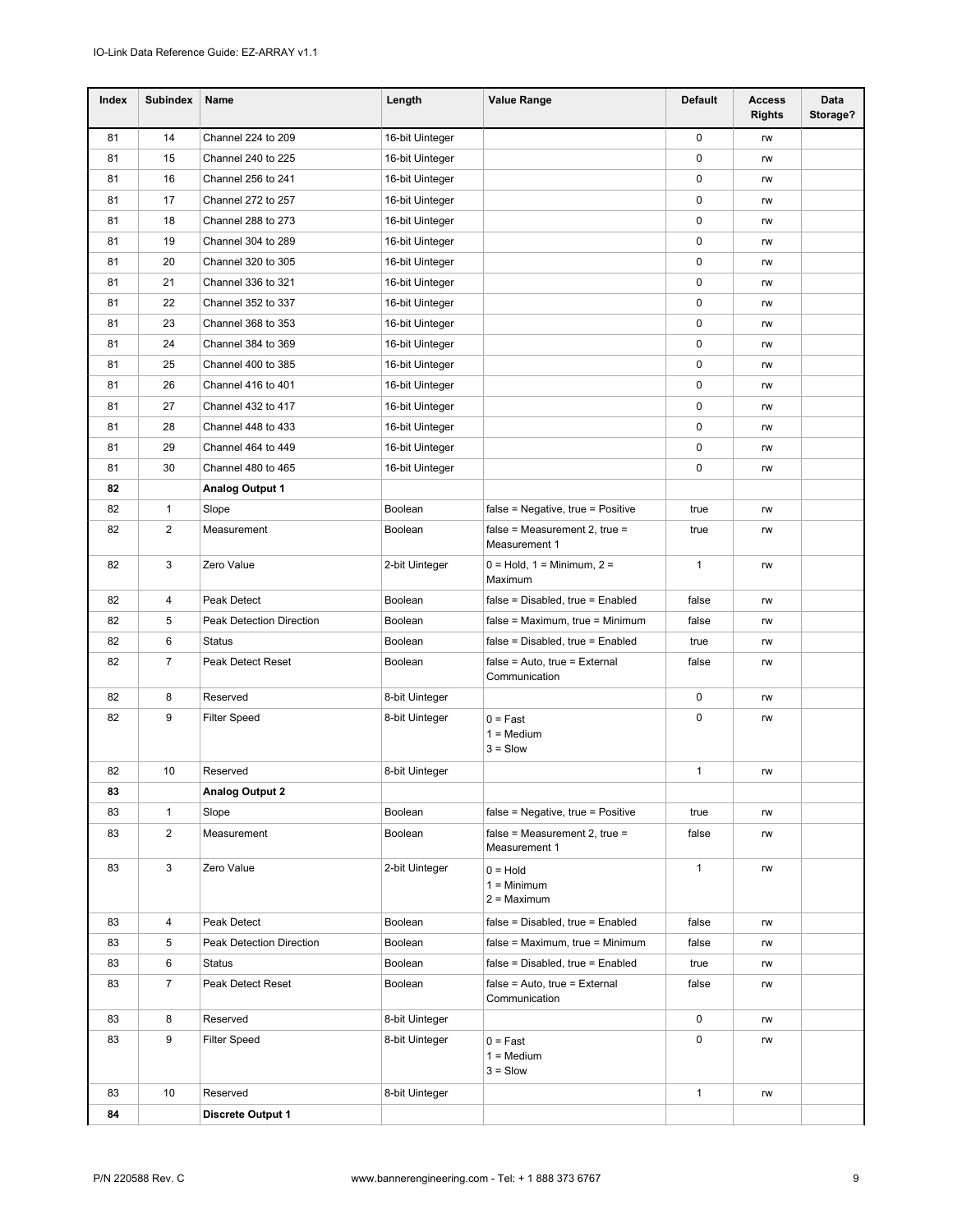| Index | <b>Subindex</b> | Name                         | Length          | <b>Value Range</b>                                                                                                                                                                                                                                                                                              | Default      | <b>Access</b><br><b>Rights</b> | Data<br>Storage? |
|-------|-----------------|------------------------------|-----------------|-----------------------------------------------------------------------------------------------------------------------------------------------------------------------------------------------------------------------------------------------------------------------------------------------------------------|--------------|--------------------------------|------------------|
| 84    | $\mathbf{1}$    | <b>Status</b>                | Boolean         | false = Disabled, true = Enabled                                                                                                                                                                                                                                                                                | true         | rw                             |                  |
| 84    | 2               | Type                         | Boolean         | false = Measurement, true = Alarm<br>Or Health                                                                                                                                                                                                                                                                  | false        | rw                             |                  |
| 84    | 3               | Polarity                     | Boolean         | $false = PNP$ , true = NPN                                                                                                                                                                                                                                                                                      | false        | rw                             |                  |
| 84    | 4               | Mode                         | Boolean         | false = Normally Closed (Alarm), true<br>= Normally Open (Health)                                                                                                                                                                                                                                               | true         | rw                             |                  |
| 84    | 5               | Measurement                  | 4-bit Uinteger  | $0 = Measurement 2, 1 =$<br>Measurement 1                                                                                                                                                                                                                                                                       |              | rw                             |                  |
| 84    | 6               | Reserved                     | 8-bit Uinteger  |                                                                                                                                                                                                                                                                                                                 | 0            | rw                             |                  |
| 84    | $\overline{7}$  | Scan Response                | 16-bit Uinteger | $1 - 250$                                                                                                                                                                                                                                                                                                       | 1            | rw                             |                  |
| 84    | 8               | Hysteresis LOW               | 16-bit Uinteger | $0 - 480$                                                                                                                                                                                                                                                                                                       | 0            | rw                             |                  |
| 84    | 9               | Hysteresis HIGH              | 16-bit Uinteger | $1 - 481$                                                                                                                                                                                                                                                                                                       |              | rw                             |                  |
| 84    | 10              | Threshold LOW                | 16-bit Uinteger | $1 - 480$                                                                                                                                                                                                                                                                                                       | 1            | rw                             |                  |
| 84    | 11              | Threshold HIGH               | 16-bit Uinteger | $1 - 480$                                                                                                                                                                                                                                                                                                       |              |                                |                  |
| 85    |                 | <b>Discrete Output 2</b>     |                 |                                                                                                                                                                                                                                                                                                                 |              |                                |                  |
| 85    | 1               | <b>Status</b>                | Boolean         | $false = Disabeled$ , true = Enabled                                                                                                                                                                                                                                                                            | true         | rw                             |                  |
| 85    | 2               | Type                         | Boolean         | false = Measurement, true = Alarm<br>Or Health                                                                                                                                                                                                                                                                  | false        | rw                             |                  |
| 85    | 3               | Polarity                     | Boolean         | $false = PNP$ , true = NPN                                                                                                                                                                                                                                                                                      | false        | rw                             |                  |
| 85    | 4               | Mode                         | Boolean         | false = Normally Closed (Alarm), true<br>= Normally Open (Health)                                                                                                                                                                                                                                               | false        | rw                             |                  |
| 85    | 5               | Measurement                  | 4-bit Uinteger  | $0 = Measurement 2, 1 =$<br>Measurement 1                                                                                                                                                                                                                                                                       | 0            | rw                             |                  |
| 85    | 6               | Reserved                     | 8-bit Uinteger  |                                                                                                                                                                                                                                                                                                                 | 0            | rw                             |                  |
| 85    | $\overline{7}$  | Scan Response                | 16-bit Uinteger | $1 - 250$                                                                                                                                                                                                                                                                                                       | 1            | rw                             |                  |
| 85    | 8               | <b>Hysteresis LOW</b>        | 16-bit Uinteger | $0 - 480$                                                                                                                                                                                                                                                                                                       | 0            | rw                             |                  |
| 85    | 9               | <b>Hysteresis HIGH</b>       | 16-bit Uinteger | $1 - 481$                                                                                                                                                                                                                                                                                                       |              | rw                             |                  |
| 85    | 10              | Threshold LOW                | 16-bit Uinteger | $1 - 480$                                                                                                                                                                                                                                                                                                       | 1            | rw                             |                  |
| 85    | 11              | Threshold HIGH               | 16-bit Uinteger | $1 - 480$                                                                                                                                                                                                                                                                                                       |              |                                |                  |
| 86    |                 | <b>General Configuration</b> |                 |                                                                                                                                                                                                                                                                                                                 |              |                                |                  |
| 86    | $\mathbf{1}$    | Reserved                     | 8-bit Uinteger  |                                                                                                                                                                                                                                                                                                                 | 11           | rw                             |                  |
| 86    | $\overline{c}$  | Gain Method                  | 8-bit Uinteger  | $1 = High-Excess, 2 = Low Contract$                                                                                                                                                                                                                                                                             | $\mathbf{1}$ | rw                             |                  |
| 86    | 3               | Low-Contrast Sensitivity     | 8-bit Uinteger  | $0 = 10\%$ below aligned signal<br>1 = 15% below aligned signal<br>$2 = 20\%$ below aligned signal<br>$3 = 25%$ below aligned signal<br>$4 = 30\%$ below aligned signal<br>5 = 35% below aligned signal<br>$6 = 40\%$ below aligned signal<br>$7 = 45%$ below aligned signal<br>$8 = 50\%$ below aligned signal | 4            | rw                             |                  |
| 86    | 4               | Display Orientation          | <b>Boolean</b>  | false = Normal Orientation, true =<br>false<br>rw<br><b>Inverted Orientation</b>                                                                                                                                                                                                                                |              |                                |                  |
| 86    | 5               | Configuration Type           | Boolean         | true = IO-Link Control                                                                                                                                                                                                                                                                                          | true         | rw                             |                  |
| 86    | 6               | <b>Sensitivity Button</b>    | Boolean         | true = Disabled<br>true                                                                                                                                                                                                                                                                                         |              | rw                             |                  |
| 86    | $\overline{7}$  | Align/Blank Button           | Boolean         | false = Enabled, true = Disabled<br>false                                                                                                                                                                                                                                                                       |              | rw                             |                  |
| 86    | 8               | Reserved                     | 4-bit Uinteger  |                                                                                                                                                                                                                                                                                                                 | 0            | rw                             |                  |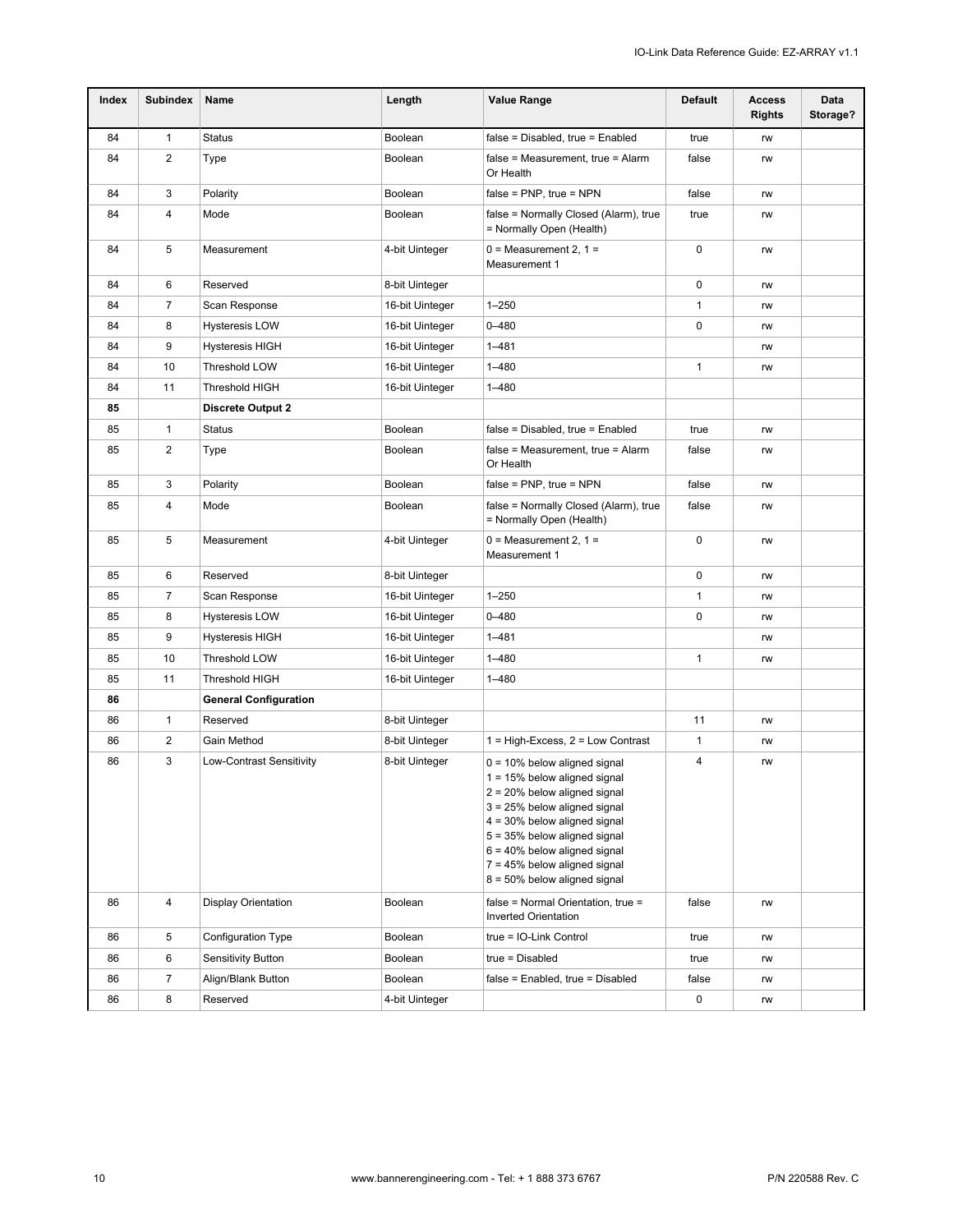| Index | <b>Subindex</b> | Name                     | Length          | <b>Value Range</b>                                                                                                                                                                                                                                                                                                                                               | <b>Default</b> | <b>Access</b><br><b>Rights</b> | Data<br>Storage? |
|-------|-----------------|--------------------------|-----------------|------------------------------------------------------------------------------------------------------------------------------------------------------------------------------------------------------------------------------------------------------------------------------------------------------------------------------------------------------------------|----------------|--------------------------------|------------------|
| 86    | 9               | Measurement 1            | 8-bit Uinteger  | 0 = Measurement Disabled<br>$1 = FBB$<br>$2 = LBB$<br>$3 = TBB$<br>$4 = TRN$<br>$5 = CBB$<br>$6 = FBM$<br>$7 = LBM$<br>$8 = TBM$<br>$9 = CBM$<br>$10 = MBB$<br>$11 = OD$<br>$12 = 1D$<br>$13 = CFBB$<br>$14 = CLBB$<br>$15 = 01$ FBB<br>$16 = 01$ LBB<br>$17 = 02$ FBB<br>$18 = 02$ LBB<br>$19 = 03$ FBB<br>$20 = 03$ LBB<br>21 = CARPET NAP<br>24 = CARPET EDGE | 3              | rw                             |                  |
| 86    | 10              | Measurement 2            | 8-bit Uinteger  | 0 = Measurement Disabled<br>$1 = FBB$<br>$2 = LBB$<br>$3 = TBB$<br>$4 = TRN$<br>$5 = CBB$<br>$6 = FBM$<br>$7 = LBM$<br>$8 = TBM$<br>$9 = CBM$<br>$10 = MBB$<br>$11 = OD$<br>$12 = 1D$<br>$13 = CFBB$<br>$14 = CLBB$<br>$15 = 01$ FBB<br>$16 = 01$ LBB<br>$17 = 02$ FBB<br>$18 = 02$ LBB<br>$19 = 03$ FBB<br>$20 = 03$ LBB<br>21 = CARPET NAP<br>24 = CARPET EDGE | $\mathbf{1}$   | rw                             |                  |
| 86    | 11              | Reserved                 | 8-bit Uinteger  |                                                                                                                                                                                                                                                                                                                                                                  | 0              |                                |                  |
| 86    | 12              | Reserved                 | 8-bit Uinteger  |                                                                                                                                                                                                                                                                                                                                                                  | 0              | rw                             |                  |
| 86    | 13              | Number of Dirty Channels | 8-bit Uinteger  | $1 - 480$                                                                                                                                                                                                                                                                                                                                                        | $\mathbf{1}$   |                                |                  |
| 92    |                 | <b>System Mode</b>       |                 |                                                                                                                                                                                                                                                                                                                                                                  |                |                                |                  |
| 92    | $\mathbf{1}$    | Alignment\Blanking       | 16-bit Uinteger | $0 =$ Status: Idle Mode<br>1 = Enter Alignment State<br>2 = Status: Alignment Mode<br>3 = Exit Alignment State<br>4 = Enter Blanking State<br>5 = Status: Blanking Mode<br>6 = Exit Blanking Mode                                                                                                                                                                | $\pmb{0}$      | rw                             |                  |
| 94    |                 | <b>Time in Service</b>   |                 |                                                                                                                                                                                                                                                                                                                                                                  |                |                                |                  |
| 94    | $\mathbf{1}$    | Time of Service(hrs)     | 32-bit Uinteger |                                                                                                                                                                                                                                                                                                                                                                  |                | rw                             |                  |
| 95    | $\mathbf{1}$    | <b>Emitter Power</b>     | 16-bit Uinteger | $1 - 11$                                                                                                                                                                                                                                                                                                                                                         |                | rw                             |                  |
| 99    |                 | <b>User Process Data</b> |                 |                                                                                                                                                                                                                                                                                                                                                                  |                |                                |                  |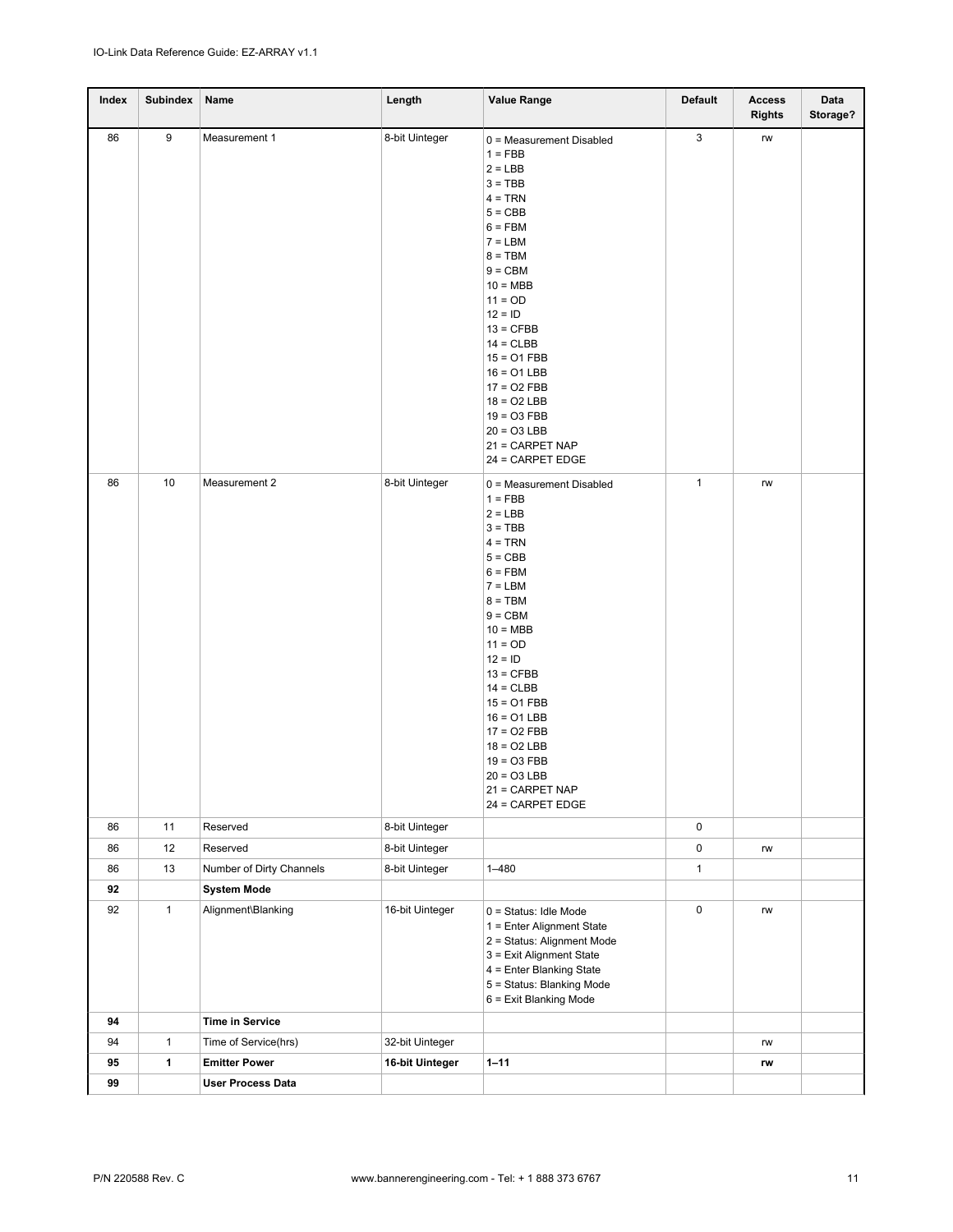| Index       | <b>Subindex</b> | <b>Name</b>             | Length          | <b>Value Range</b>                                                                                                                                                                                                  | <b>Default</b> | <b>Access</b><br><b>Rights</b> | <b>Data</b><br>Storage? |
|-------------|-----------------|-------------------------|-----------------|---------------------------------------------------------------------------------------------------------------------------------------------------------------------------------------------------------------------|----------------|--------------------------------|-------------------------|
| 99          |                 | User Process Data       | 16-bit Uinteger | $0 =$ Active Measurements Only<br>1 = Straight Scan Measurements<br>$2 =$ Single/Double Edge<br>Measurements<br>128 = Channel States/Reduced<br>States using OR<br>129 = Channel States/Reduced<br>States using AND |                | <b>rw</b>                      |                         |
| $120^{2}$ 3 |                 | <b>IO-Link COM Mode</b> | 8-bit Uinteger  | $2 = 10$ -Link COM2<br>$3 = 10$ -Link COM3                                                                                                                                                                          | 2              | <b>WO</b>                      |                         |

*Figure 1. Electronic alignment/blanking in the EZ-ARRAY (see Index 92)*



### IO-Link Events

Events are acyclic transmissions from the IO-Link device to the IO-Link master. Events can be error messages and/or warning or maintenance data.

#### *Table 7: Events*

| Code           | Type         | Name                          | <b>Description</b>   |
|----------------|--------------|-------------------------------|----------------------|
| 0(0x0000)      | Notification | No malfunction                |                      |
| 4096 (0x1000)  | Error        | General malfunction           | Unknown error        |
| 20480 (0x5000) | Error        | Device hardware fault         | Exchange device      |
| 20497 (0x5011) | Error        | Non-volatile memory loss      | Check batteries      |
| 35841 (0x8C01) | Warning      | Simulation active             | Check operating mode |
| 36112 (0x8D10) | Error        | <b>IO-Link EEPROM Failure</b> | Replace receiver     |

#### *Table 8: Error types*

| Code       | <b>Additional Code</b> | <b>Description</b>                                                                                           |
|------------|------------------------|--------------------------------------------------------------------------------------------------------------|
| 128 (0x80) | 0(0x00)                | Service has been refused by the device application and not detailed information of the incident is available |
| 128 (0x80) | 17 (0x11)              | Access occurs to a not existing index                                                                        |
| 128 (0x80) | 18 (0x12)              | Access occurs to a not existing sub-index                                                                    |
| 128 (0x80) | 32 (0x20)              | Parameter is not accessible due to the state of the device application                                       |
| 128 (0x80) | 33 (0x21)              | Parameter is not accessible due to an ongoing local operation at the device                                  |
| 128 (0x80) | 34 (0x22)              | Parameter is not accessible due to a remote triggered state of the device application                        |
| 128 (0x80) | 35 (0x23)              | Write access on a read-only parameter                                                                        |
| 128 (0x80) | 48 (0x30)              | Written parameter value is outside its permitted value range                                                 |

<sup>2</sup> When switching between COM modes, the EZ-ARRAY needs a power cycle to recognize and reconnect at the new baud rate. Make sure both IODD files are loaded into the master.<br><sup>3</sup> COM3 is only supported by certain IO-Link masters. If your master does not support COM3 and the EZ-ARRAY is changed to COM3, you will not be able to

communicate with the device. Refer to your IO-Link master instruction manual before making changes to your EZ-ARRAY.